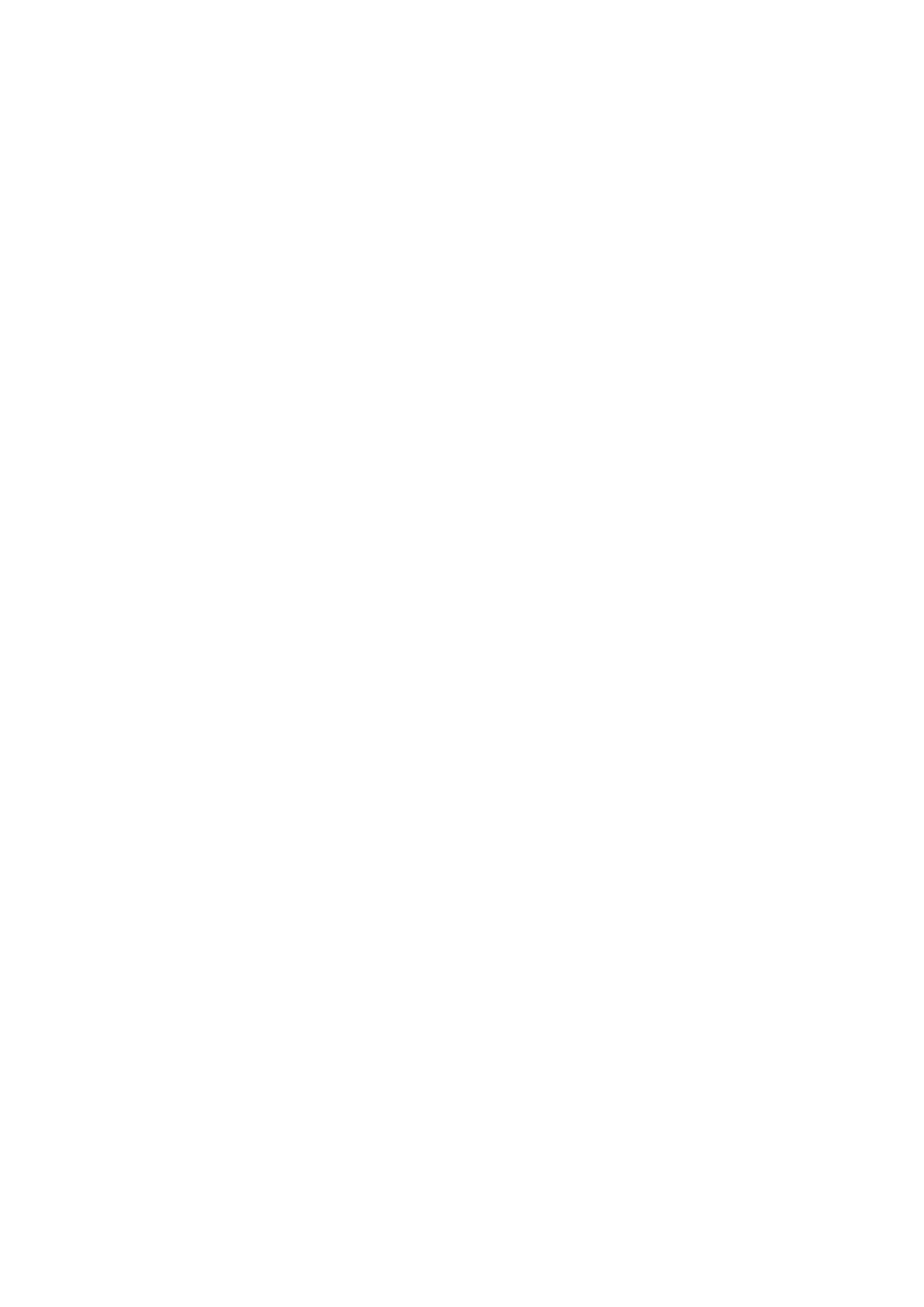

## **1. Report an Event**

 $\omega$ 

To **REPORT AN EVENT**, select the tab **Occurrence New**

This view will appear and shall be filled in with all the informations known.

fields on **yellow background** are mandatory therefore without them report cannot be send

fields on **grey background** will turn into white once upon the "List fo DGs involved" will be filled in

| Dangerous good<br>Class<br>UN/ID<br><b>Proper Shipping Name</b> |                          | Shipper name<br>Origin of goods<br>Air Waybill/ Consignment<br>(AWB / mail doc / pax tkt) |              |                      |
|-----------------------------------------------------------------|--------------------------|-------------------------------------------------------------------------------------------|--------------|----------------------|
| Subsidiary risk                                                 |                          |                                                                                           |              |                      |
|                                                                 |                          |                                                                                           |              |                      |
|                                                                 | Dangerous goods involved |                                                                                           |              | <b>AUTOGENERATED</b> |
|                                                                 | Dangerous good           | Origin of goods                                                                           | Shipper name |                      |

1

| b |
|---|
|   |
|   |
|   |

When an **arrow > / <sup>V</sup>** is on the right side of the field, select it to **OPEN A MENU** and/or submenu to select item from the taxonomy list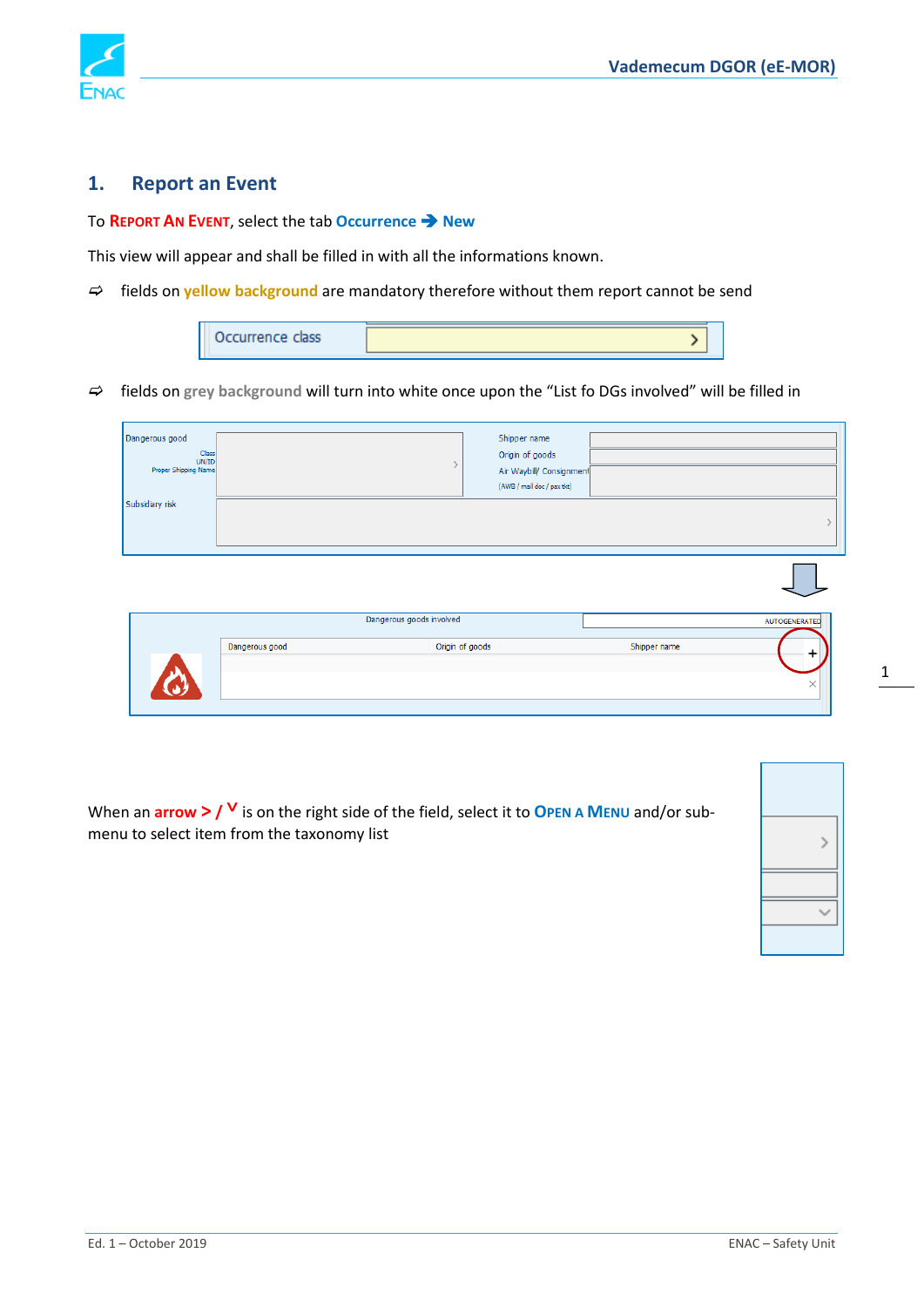#### **1.1 Class Number/UN number not available**

The update of value list of each field is in charge of EASA.

It can happen that the ICAO Doc. 9284 has been updated introducing new entries in Table 3-1 but the value list taxonomy doesn't reflect yet this amendment.



Proceed as follows:

- 1) select the Class Number, for example **3 – Flammable Liquids**
- 2) add in the "Additional text" the new UN number with the relevant description, for example: **UN 3540 - Articles containing flammable liquid, n.o.s.**
- 3) select OK

|                                        | Dangerous good (Class number and UN number)<br>$\boldsymbol{\varkappa}$ |
|----------------------------------------|-------------------------------------------------------------------------|
| $\lambda$ Type to filter<br>- 三<br>6   |                                                                         |
| 1 - Explosives                         |                                                                         |
| 2 - Gases                              |                                                                         |
| v<br>3 - Flammable Liquids             |                                                                         |
| $1088 - A$                             |                                                                         |
| 1089 - Acetaldehyde                    |                                                                         |
| $1090 -$ Acetone                       |                                                                         |
| 1091 - Acetone oils                    |                                                                         |
| 1093 - Acrylonitrile, stabilized       |                                                                         |
| with all the momental of<br>$\sqrt{2}$ | ш                                                                       |
| <b>Additional text:</b>                | UN 3540 - Articles containing flammable liquid, n.o.s.                  |
|                                        |                                                                         |
|                                        | Cancel<br>ОК                                                            |

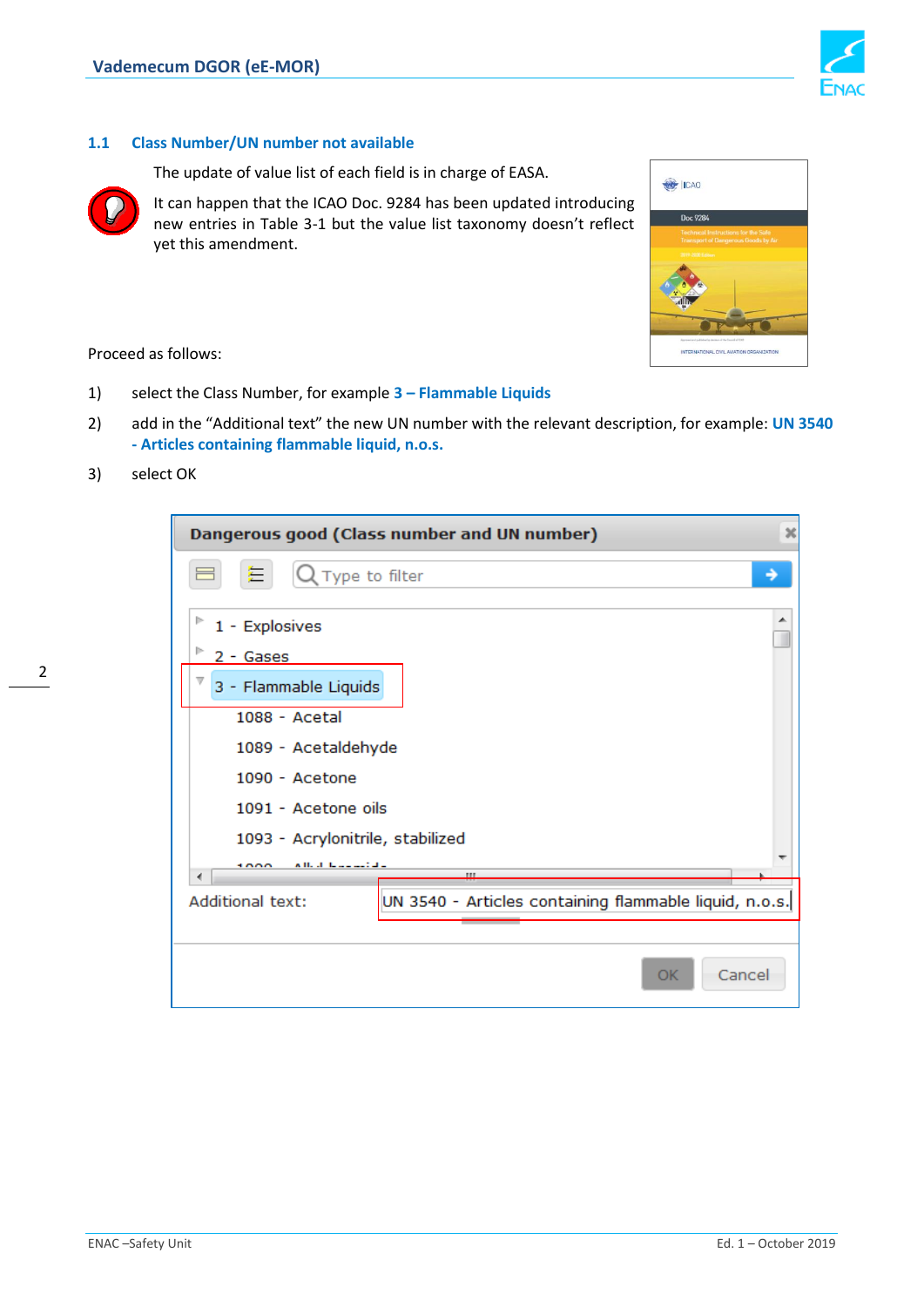



#### **1.2 FILTER function**

Using **FILTER** function: to speed up and optimize the search information, type a keyword and press "**ENTER**". Then press "**OK**" to confirm the selection made

|                                   | <b>D.G.O.R.</b>                                                      |             |                                  |
|-----------------------------------|----------------------------------------------------------------------|-------------|----------------------------------|
| Dangerous Goods Occurrence Report |                                                                      |             |                                  |
| UTC date                          | Last departure point                                                 |             |                                  |
| Operator                          | 生<br>$Q$ LICJ<br>巪                                                   | $\bigoplus$ | ENTE<br>$\overline{\phantom{a}}$ |
| Last departure point              | $\overline{\phantom{a}}$ Italy                                       |             |                                  |
| Aircraft category                 | LICJ (PMO) : Palermo/Punta Raisi                                     |             |                                  |
|                                   |                                                                      |             |                                  |
| Dangerous Goods Oc                | Last departure point<br>$\boldsymbol{\times}$                        |             |                                  |
| UTC date                          |                                                                      |             |                                  |
| Operator                          | $Q$ LICJ<br>$\rightarrow$<br>年                                       |             |                                  |
| Last departure point              | $\overline{\mathbb{V}}$<br>Italy<br>LICJ (PMO) : Palermo/Punta Raisi |             |                                  |
| Aircraft category                 |                                                                      |             |                                  |
| Location name                     |                                                                      |             |                                  |
| Dangerous Goods in                |                                                                      |             |                                  |
| Dangerous good                    | Additional text:<br>٠<br>Cancel<br>OK                                |             |                                  |

#### **1.3 OCCURRENCE CLASSIFICATION**

Please choose **ONLY** one one of the following three options:

Ï

- **ACCIDENT**
- **SERIOUS INCIDENT**
- **INCIDENT**

| <b>Dccurrence classification</b> |  |  |  |  |  |
|----------------------------------|--|--|--|--|--|
| Occurrence category              |  |  |  |  |  |
| Occurrence class                 |  |  |  |  |  |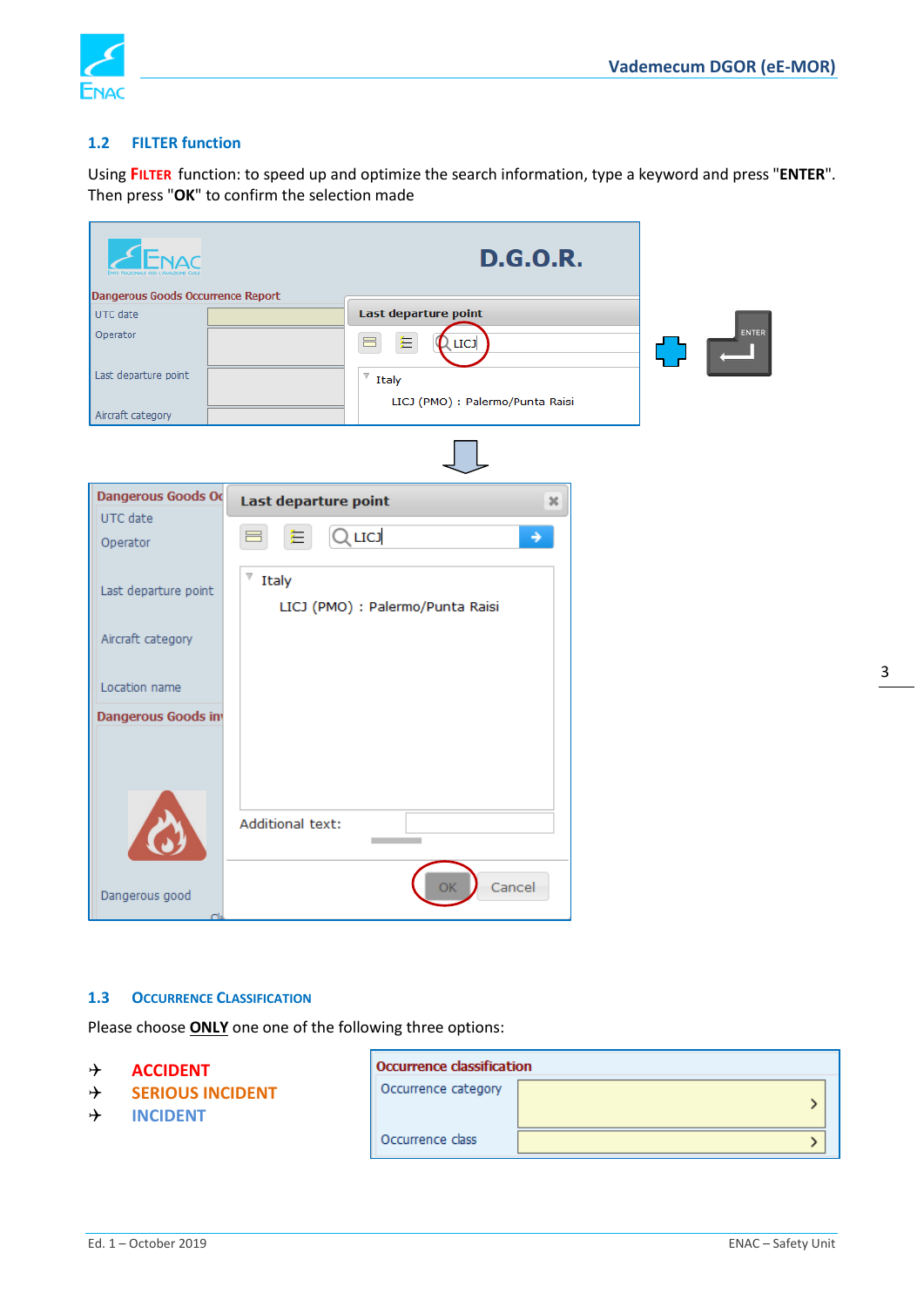

#### **1.4 ATTACHMENTS**

### To insert **ATTACHMENTS**, select "**+**".

It's possible to attach doc/pdf/xls/jpg/jpeg/png/gif/mp3/mp4/avi/ …

| Attachments | Type of attachments allowed: text and images file (doc, xls, pdf, txt, jpg, jpeg, ), audio/video format (mp3, mp4, mov, avi, wav, ) |        |
|-------------|-------------------------------------------------------------------------------------------------------------------------------------|--------|
|             |                                                                                                                                     | add    |
|             |                                                                                                                                     | modify |
|             |                                                                                                                                     |        |
| .           |                                                                                                                                     | delete |

#### **1.5 GUIDANCE TO COMPILATION**

An instant help for understanding the type of information requested is achievable passing with the mouse over the *label* of each attribute.

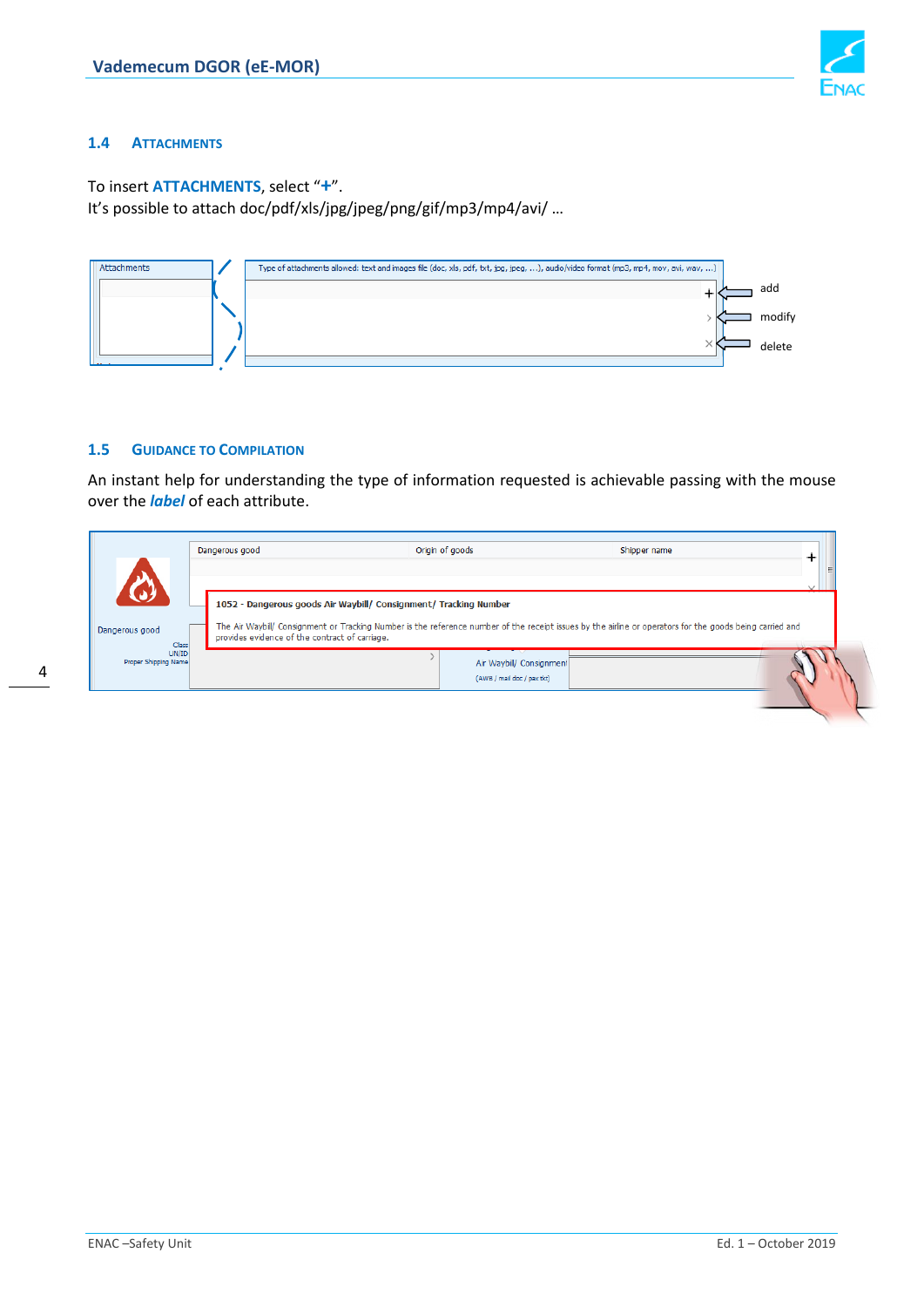

#### **1.6 EVENT TYPE & PHASE**

In the **EVENT TYPE & PHASE** section, **Type of Events and relevant Phase** should be reported according to a chronological sequence.

To add **Events**, mouse right click inside the section and select "**+ Add Events"**



| Event Type & Phase                                                                                                                                        | Event Type is a mandatory | <b>Add Events</b>   | $\infty$     |
|-----------------------------------------------------------------------------------------------------------------------------------------------------------|---------------------------|---------------------|--------------|
|                                                                                                                                                           |                           | Event type          |              |
| a dedicated window will open in<br>order to select Event Type<br>(mandatory) with the relevant<br>Phase from the dropdown menu<br>Narrative & Attachments |                           | Phase               |              |
|                                                                                                                                                           |                           | Event justification |              |
|                                                                                                                                                           |                           |                     | Cancel<br>OK |

# **2. Save / Send an occurrence**

After entering data in the view, the following options apply:

- **SAVE** (to save the occurrence)
- **SAVE & CLOSE** (to save the occurrence and close it, without lose it) -**The occurrence will be automatically send to ENAC and you'll receive an email as confirmation.**
- **CLOSE** (to close the occurrence without saving it and lose data entered)

## **3. Logout**

At the end of the work session, it is strongly recommended to **LOGOUT** from the system to avoid that it remains connected.

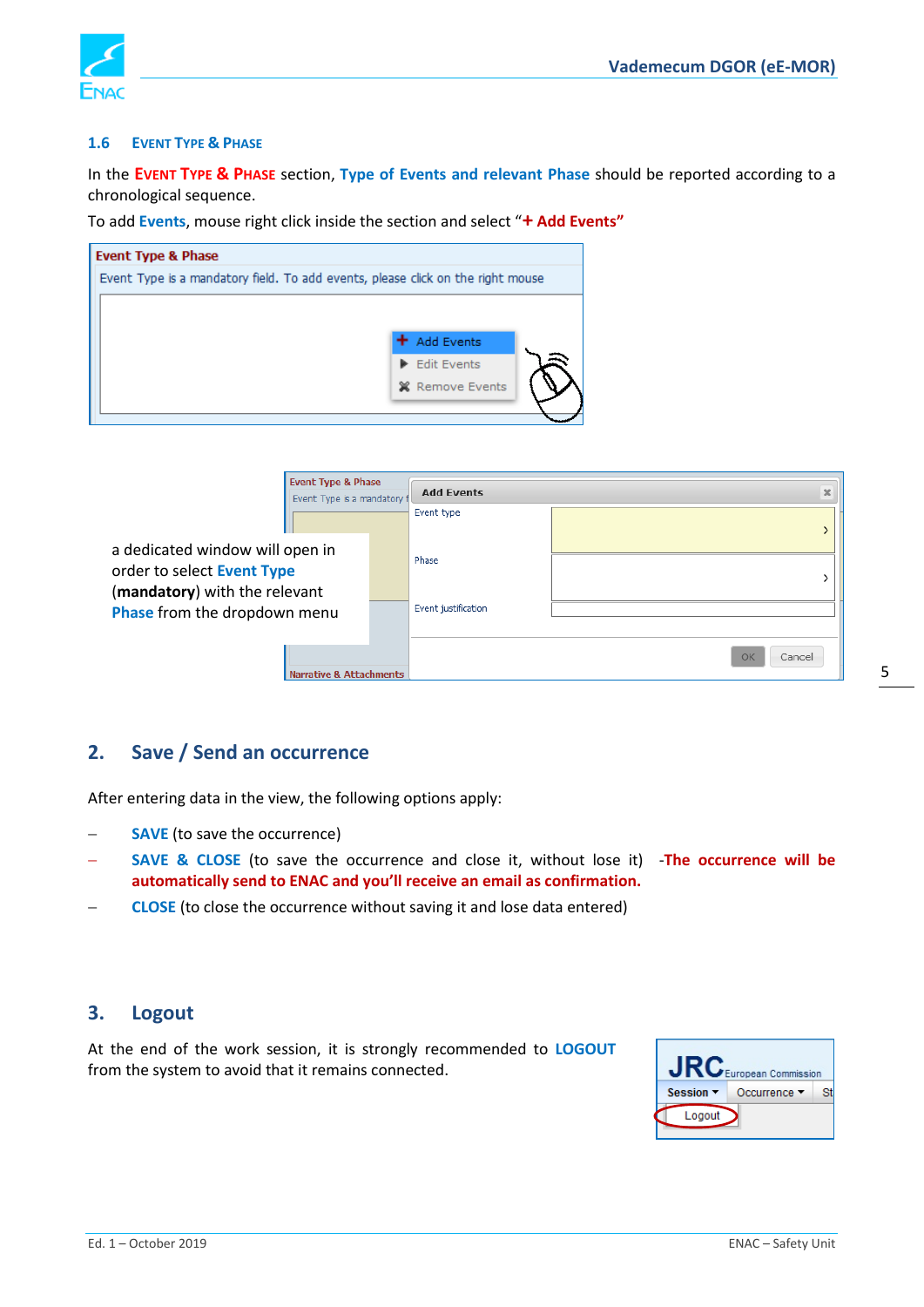

# **4. Follow-Up**

| --                                                                                                                                                                                                                                   |                                                                                                             |               |                                                                                                                     |  |  |
|--------------------------------------------------------------------------------------------------------------------------------------------------------------------------------------------------------------------------------------|-------------------------------------------------------------------------------------------------------------|---------------|---------------------------------------------------------------------------------------------------------------------|--|--|
| $\sqrt{\bullet}$ DGOR $\sim$                                                                                                                                                                                                         | Follow-Up & Risk Assessment                                                                                 |               |                                                                                                                     |  |  |
| <b>Extra During Contract Contract Contract Contract Contract Contract Contract Contract Contract Contract Contract Contract Contract Contract Contract Contract Contract Contract Contract Contract Contract Contract Contract C</b> | <b>Parties informed</b>                                                                                     | $\mathcal{L}$ | Please specify in the "additional text" the name of the parties informed (i.e.: ANSV, EASA, FAA, other NAA,<br>etc) |  |  |
|                                                                                                                                                                                                                                      | <b>Risk classification</b><br>Internal risk dassification of the<br>reporting organisation                  |               |                                                                                                                     |  |  |
|                                                                                                                                                                                                                                      | <b>Risk methodology</b><br>Internal risk dassification<br>methodology used by the reporting<br>organisation |               |                                                                                                                     |  |  |
|                                                                                                                                                                                                                                      | Analysis/Follow-Up<br>Details on the analysis development<br>and follow up                                  |               |                                                                                                                     |  |  |
|                                                                                                                                                                                                                                      | <b>Risk assessment</b><br>Details on the risk assessment done<br>by the reporting organisation              |               |                                                                                                                     |  |  |
|                                                                                                                                                                                                                                      | <b>Corrective actions</b><br>Details on the actions<br>proposed/done                                        |               |                                                                                                                     |  |  |
|                                                                                                                                                                                                                                      | <b>Conclusions</b><br>Details on the conclusions for the<br>organisation                                    |               |                                                                                                                     |  |  |
| $\mathbf{H}$<br>b.<br>$\overline{a}$                                                                                                                                                                                                 |                                                                                                             |               |                                                                                                                     |  |  |

To select this topic "**Follow-Up & Risk Assessment**" click with the right mouse on the name *DGOR* of the view.

Through this section, in accordance with R376 art. 13 c.4, Organizations report to ENAC **within 30 days** from the first event notification:

- a. preliminary results, if any, arised from the analysis carried on
- b. any proposed or already implemented corrective action.

The Organization shall report final assessment of the analysis, if requested, as soon as possible and, In principle, **within 3 months** from the date of the first event notification. At any time, ENAC may request the Organizations to transmit the preliminary or final results of the analysis of any reported event, but for which ENAC did not received any monitoring or received only preliminary results.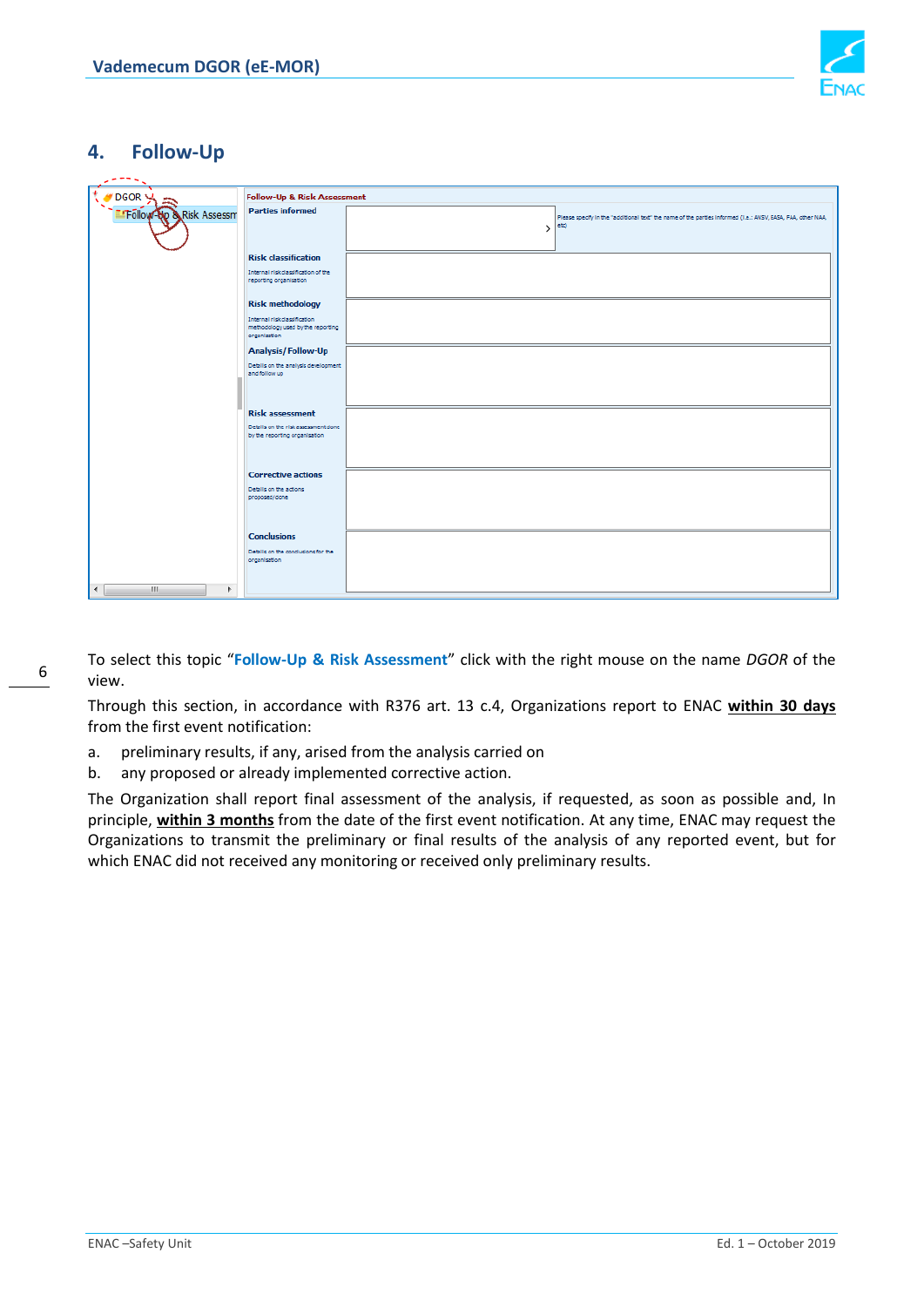

*\*\*\* intentionally left blank\*\*\**

1